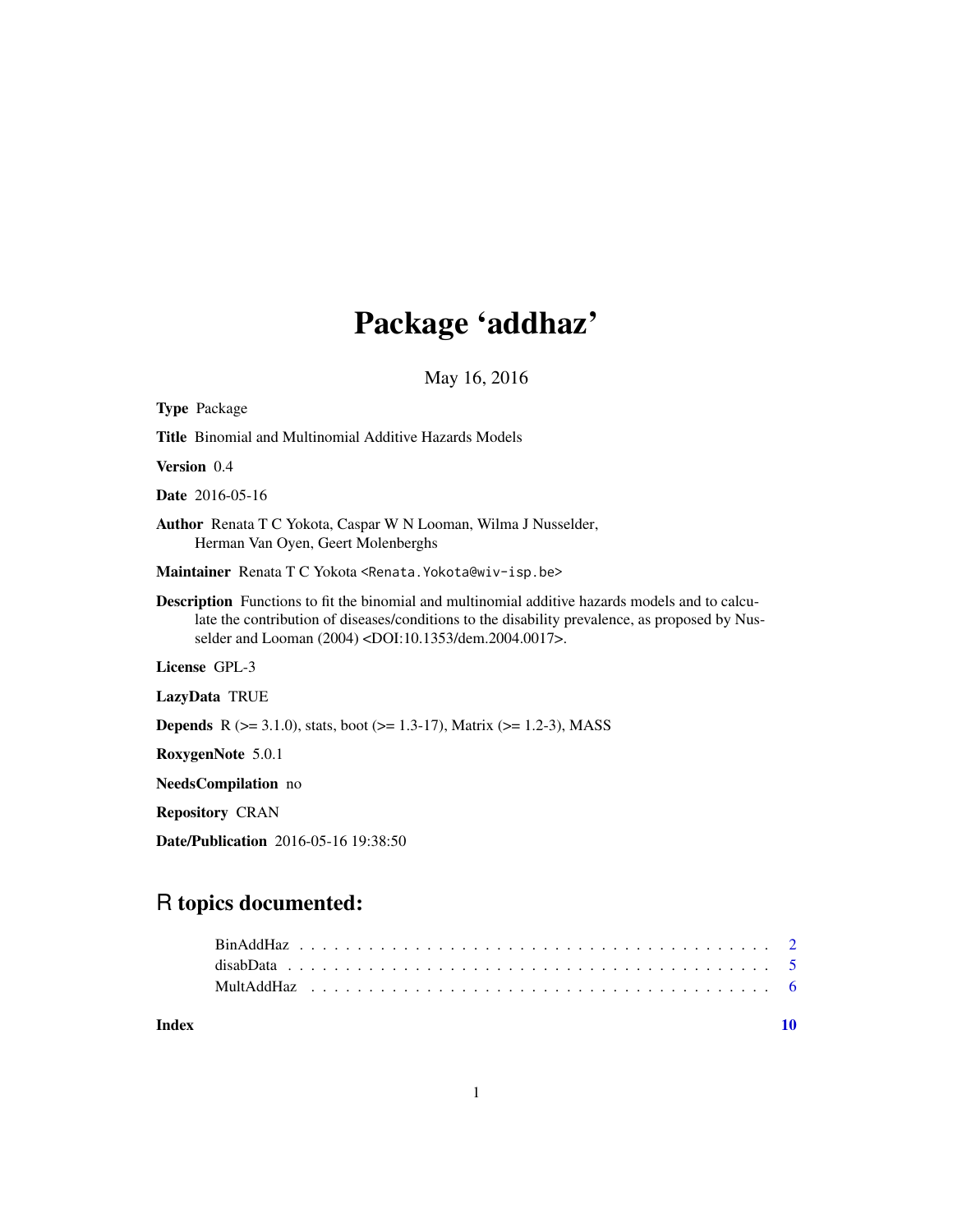## Description

This function fits binomial additive hazards models subject to linear inequality constraints using the function constrOptim in the stats package for binary outcomes. Additionally, it calculates the cause-specific contributions to the disability prevalence based on the attribution method, as proposed by Nusselder and Looman (2004).

# Usage

```
BinAddHaz(formula, data, subset, weights, na.action, model = TRUE,
          contrasts = NULL, start = FALSE, start.val, attrib = FALSE,
          attrib.var, type.attrib = "abs", set.seed = FALSE, seed,
         bootstrap = FALSE, nbootstrap, parallel = FALSE,
          type.parallel = "snow", ncpus = 4,...)
```
# Arguments

| formula   | A formula expression of the form response $\sim$ predictors, similar to other regres-<br>sion models. In case of attrib = TRUE, the first predictor in the formula should<br>be the attrib. var. See example.     |
|-----------|-------------------------------------------------------------------------------------------------------------------------------------------------------------------------------------------------------------------|
| data      | an optional data frame or matrix containing the variables in the model. If not<br>found in data, the variables are taken from environment (formula), typically the<br>environment from which BinAddHaz is called. |
| subset    | an optional vector specifying a subset of observations to be used in the fitting<br>process. All observations are included by default.                                                                            |
| weights   | an optional vector of survey weights to be used in the fitting process.                                                                                                                                           |
| na.action | a function which indicates what should happen when the data contain NAs. The<br>default is set by the na. action setting of options, and is na. fail if that is unset.<br>The 'factory-fresh' default is na.omit. |
| model     | logical. If TRUE, the model frame is included as a component of the returned<br>object.                                                                                                                           |
| contrasts | an optional list to be used for some or all of the factors appearing as variables in<br>the model formula.                                                                                                        |
| start     | logical. Will the user provide starting values? Default is FALSE, in which case<br>the starting values will be the absolute values of the coefficients for a Poisson<br>glm.                                      |
| start.val | vector of the starting values. They should be provided if start = TRUE and lie<br>inside the parameter space.                                                                                                     |
| attrib    | logical. Should the attribution of disability to chronic diseases/conditions be<br>calculated? Default is FALSE.                                                                                                  |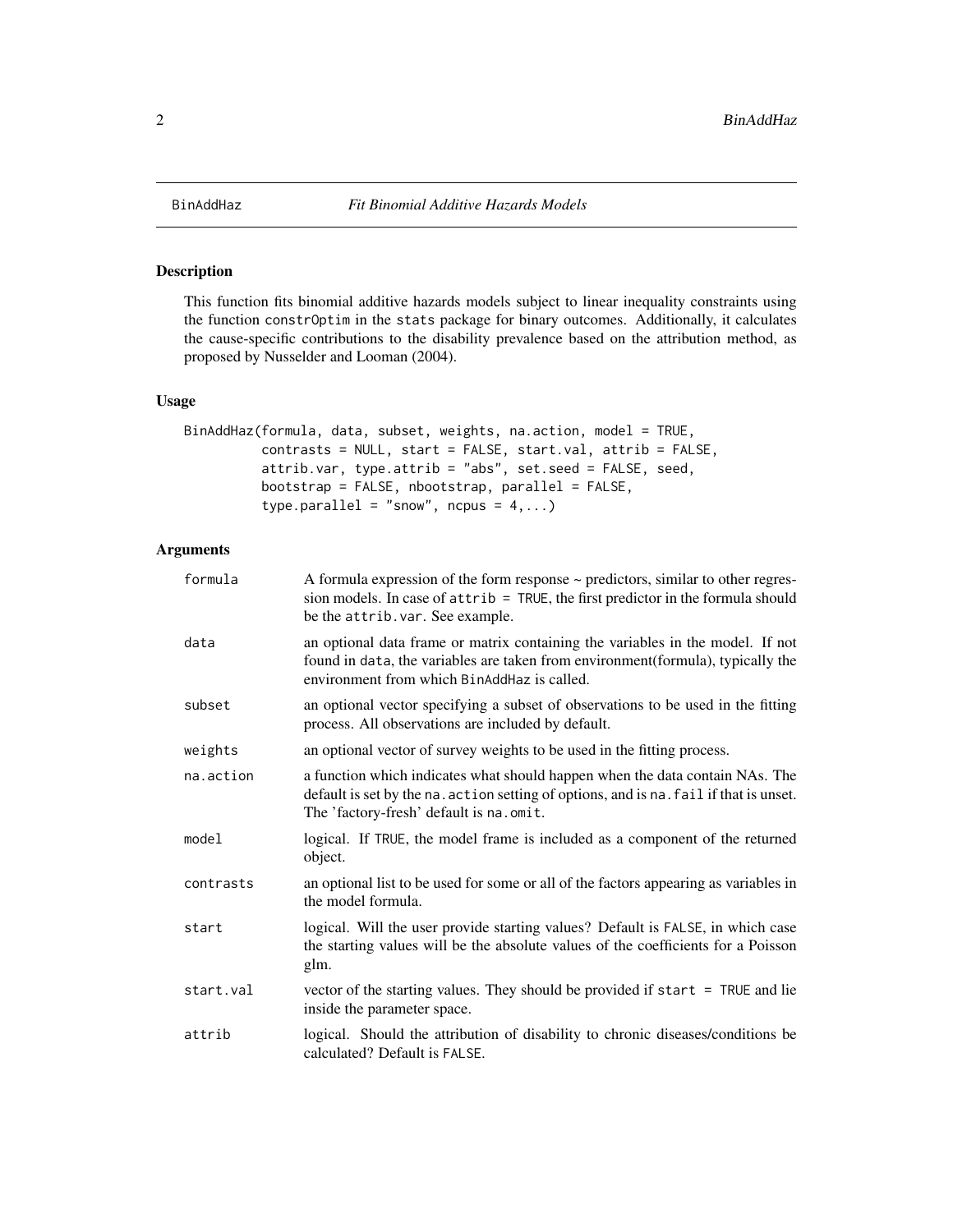| attrib.var    | character indicating the name of the attribution variable to be used if attrib = TRUE.<br>If missing, the attribution variable is the intercept (no stratification of the attri-<br>bution results). The attribution variable must be the first variable included in the<br>linear predictor in formula. See example. |
|---------------|-----------------------------------------------------------------------------------------------------------------------------------------------------------------------------------------------------------------------------------------------------------------------------------------------------------------------|
| type.attrib   | type of attribution to be calculated. The options are "abs" for absolute contri-<br>bution, "rel" for relative contribution, or "both" for both absolute and relative<br>contributions. Default is "abs".                                                                                                             |
| set.seed      | logical. Should a random seed be set? Default is FALSE.                                                                                                                                                                                                                                                               |
| seed          | integer indicating the random seed. Only valid if set seed = TRUE.                                                                                                                                                                                                                                                    |
| bootstrap     | logical. Should bootstrap percentile confidence intervals be calculated for the<br>parameters and attributions? Default is FALSE. See details.                                                                                                                                                                        |
| nbootstrap    | integer. Number of bootstrap replicates.                                                                                                                                                                                                                                                                              |
| parallel      | logical. Should parallel calculations be used to obtain the bootstrap percentile<br>confidence intervals? Only valid if bootstrap = TRUE. Default is FALSE.                                                                                                                                                           |
| type.parallel | type of parallel operation to be used (if parallel $=$ TRUE), with options:<br>"multicore" and "snow". Default is "snow". See details.                                                                                                                                                                                |
| ncpus         | integer. Number of processes to be used in parallel operation: typically one<br>would choose this to be the number of available CPUs. Default is 4.                                                                                                                                                                   |
| $\ddotsc$     | other arguments passed to or from the other functions.                                                                                                                                                                                                                                                                |

# Details

The model is a generalized linear model with a non-canonical link function, which requires a restriction on the linear predictor ( $\eta \ge 0$ ) to produce valid probabilities. This restriction is implemented in the optimization procedure, with an adaptive barrier algorithm, using the function constrOptim in the stats package.

The variance-covariance matrix is based on the observed information matrix.

This version of the the package only allows the calculation of non-parametric bootstrap percentile confidence intervals (CI), which are based on the 2.5 and 97.5 percentiles. Also, the function gives the user the option to do parallel calculation of the bootstrap CI. The snow parallel option is available for all operating systems (Windows, Linux, and Mac OS) while the multicore option is only available for Linux and Mac OS systems. These two calculations are done by calling the boot function in the boot package. For more details, see the documentation of the boot package.

More information about the binomial additive hazards model and the calculation of the contribution of chronic conditions to the disability prevalence can be found in the references.

# Value

A list with arguments:

| coefficients | numeric vector with the regression coefficients.                                                                                |
|--------------|---------------------------------------------------------------------------------------------------------------------------------|
| сi           | confidence intervals calculated via bootstraping (if bootstrap = TRUE) or as<br>the inverse of the observed information matrix. |
| resDeviance  | residual deviance.                                                                                                              |
| df           | degrees of freedom.                                                                                                             |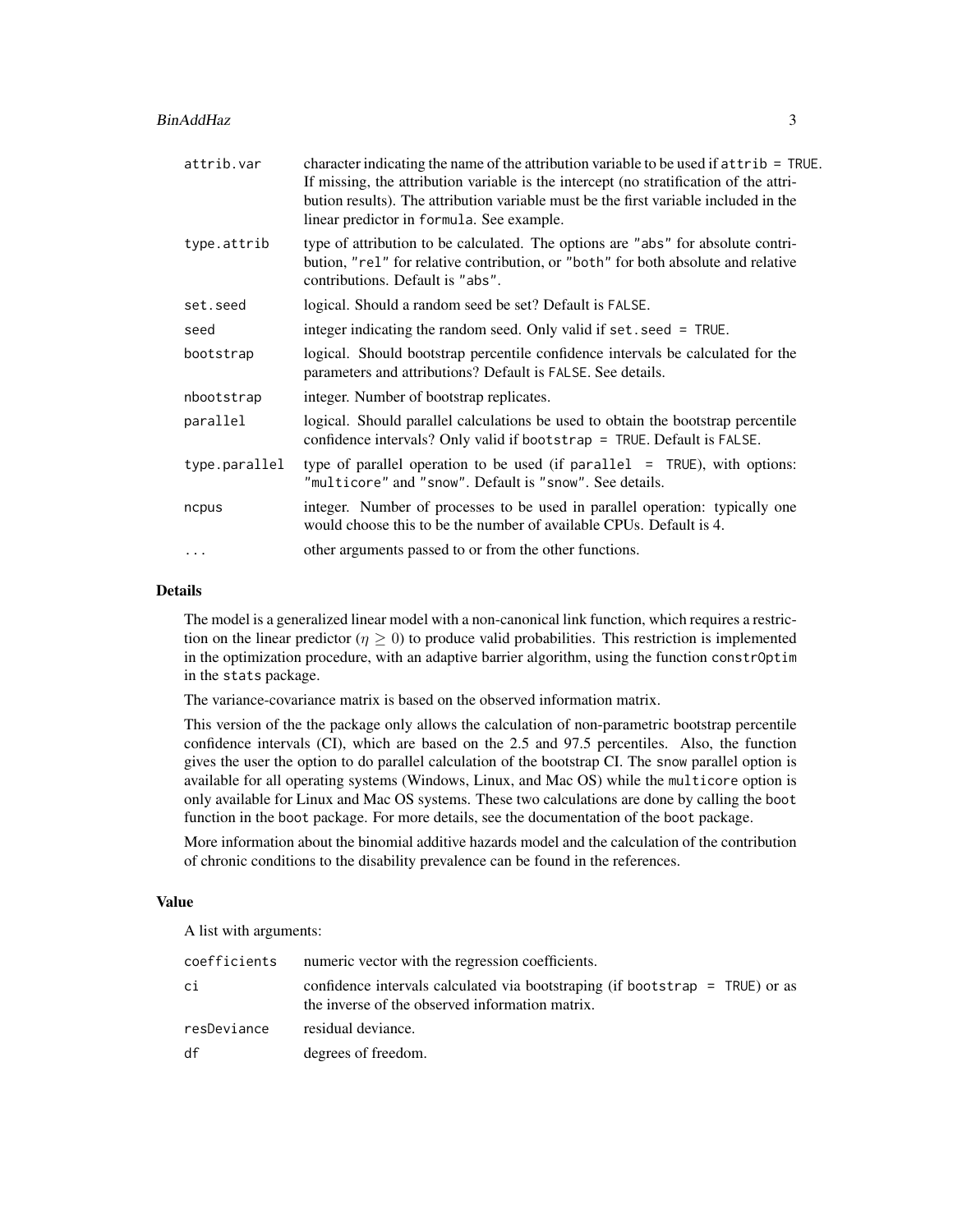<span id="page-3-0"></span>

| pvalue        | numerical vector of p-values based on the Wald test. Only provided if bootstrap = FALSE.                                                                                                                                                                                                                                                                                         |
|---------------|----------------------------------------------------------------------------------------------------------------------------------------------------------------------------------------------------------------------------------------------------------------------------------------------------------------------------------------------------------------------------------|
| stdError      | Numerical vector with the standard errors for the parameter estimates based on<br>the inverse of the observed information matrix. Only provided if bootstrap = FALSE.                                                                                                                                                                                                            |
| <b>VCOV</b>   | variance-covariance (inverse of the observed information matrix). Only pro-<br>vided if bootstrap $=$ FALSE.                                                                                                                                                                                                                                                                     |
| contribution  | for type. $attribute = "abs"$ or "rel", a matrix is provided. For type. $attribute = "both",$<br>a list with two matrices ("abs" and "rel") is provided. This represents the con-<br>tribution of each predictor in the model (usually diseases or conditions) to the<br>disability prevalence. Percentile bootstrap confidence intervals are provided if<br>$bootstrap = TRUE.$ |
| bootsRep      | matrix with the bootstrap replicates.                                                                                                                                                                                                                                                                                                                                            |
| bootstrap     | logical. Was bootstrap CI requested?                                                                                                                                                                                                                                                                                                                                             |
| fitted.values | the fitted mean values, obtained by transforming the linear predictor by the in-<br>verse of the link function.                                                                                                                                                                                                                                                                  |
| residuals     | difference between the response variable and the fitted values.                                                                                                                                                                                                                                                                                                                  |
| call          | the matched call.                                                                                                                                                                                                                                                                                                                                                                |

# Author(s)

Renata T C Yokota. This function is based on the R code developed by Caspar W N Looman and Wilma J Nusselder for non R-users, with modifications. Original R code is available upon request to Wilma J Nusselder (w.nusselder@erasmusmc.nl).

#### References

Nusselder, W.J., Looman, C.W.N. (2004). Decomposition of differences in health expectancy by cause. Demography, 41(2), 315-334.

Nusselder, W.J., Looman, C.W.N. (2010). WP7: Decomposition tools: technical report on attribution tool. European Health Expectancy Monitoring Unit (EHEMU). Available at <[http:](http://www.eurohex.eu/pdf/Reports_2010/2010TR7.2_TR%20on%20attribution%20tool.pdf) [//www.eurohex.eu/pdf/Reports\\_2010/2010TR7.2\\_TR%20on%20attribution%20tool.pdf](http://www.eurohex.eu/pdf/Reports_2010/2010TR7.2_TR%20on%20attribution%20tool.pdf)>.

## See Also

**[MultAddHaz](#page-5-1)** 

# Examples

data(disabData)

## Model without bootstrap percentile confidence intervals and no attribution

```
fit1 <- BinAddHaz(dis.bin ~ diab + arth + stro , data = disabData, weights = wgt)
summary(fit1)
```
## Model with bootstrap percentile confidence intervals and attribution without ## stratification, no parallel calculation # Warning message due to the low number of bootstrap replicates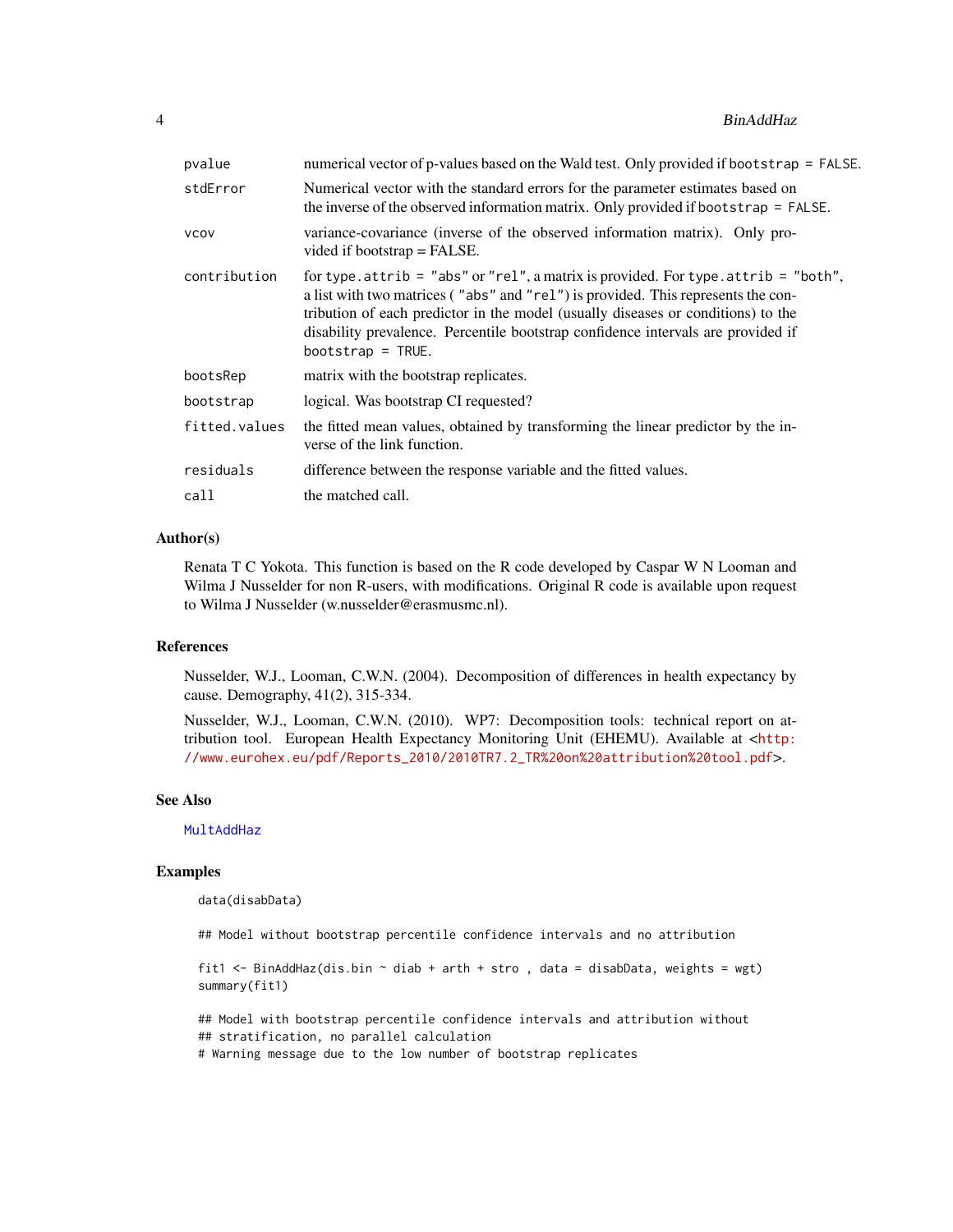#### <span id="page-4-0"></span>disabData 5

```
## Not run:
 fit2 <- BinAddHaz(dis.bin ~ diab + arth + stro , data = disabData, weights = wgt,
                    attrib = TRUE, type.attrib = "both", set.seed = TRUE, seed = 111,
                   bootstrap = TRUE, nbootstrap = 5)
 summary(fit2)
 ## Model with bootstrap percentile confidence intervals with attribution based on
 ## the age variable and parallel calculation of bootstrap CI
 # Warning message due to the low number of bootstrap replicates
 diseases <- as.matrix(disabData[,c("diab", "arth", "stro")])
 fit3 <- BinAddHaz(dis.bin ~ factor(age) -1 + diseases:factor(age), data = disabData,
                   weights = wgt, attrib.var = age, attrib = TRUE, type.attrib = "both",
                   set.seed = TRUE, seed = 111, bootstrap = TRUE, nbootstrap = 10,
                    parallel = TRUE, type.parallel = "snow", ncpus = 4)
 summary(fit3)
## End(Not run)
```
disabData *Example of disability data*

#### Description

The disabData is a subset of the data from the 2013 National Health Survey in Brazil ("Pesquisa Nacional de Saude, 2013"). The data are restricted to women aged 60 years or older, resulting in 6294 individuals.

#### Usage

data(disabData)

#### Format

This data set has information about disability and chronic conditions. The disability outcomes were defined based on limitations on instrumental activities of daily living (IADL). Individuals with missing data were excluded. The data frame contains 7 variables:

- dis.bin: disability as a binary variable, with 2 categories: 0 (no disability), 1 (disability).
- dis.mult: disability as a multinomial variable, with 3 categories: 0 (no disability), 1 (mild disability), and 2 (severe disability).
- wgt: survey weights.
- age: binary variable for age: 0 (60-79 years) or 1 (80+ years).
- diab: binary variable for diabetes: 0 (no) or 1 (yes).
- arth: binary variable for arthritis: 0 (no) or 1 (yes).
- stro: binary variable for stroke: 0 (no) or 1 (yes).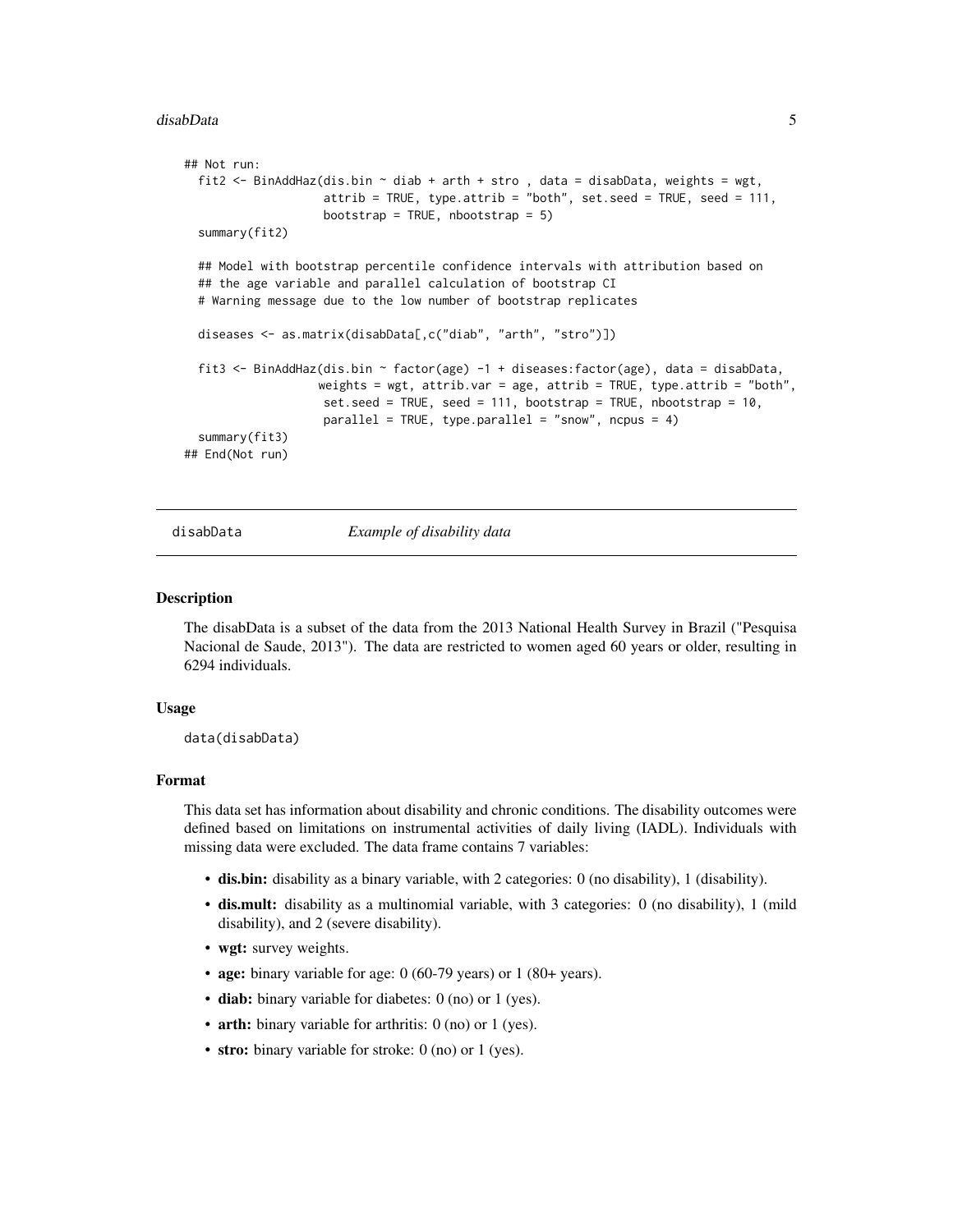#### <span id="page-5-0"></span>Source

The data were obtained from the National Health Survey 2013, Brazil. For more information about the survey, see references.

#### References

Szwarcwald, C.L., Malta, D.C., Pereira, C.A., Vieira, M.L., Conde, W.L., Souza-Junior, P.R., et al. (2013). National Health Survey in Brazil: design and methodology of application. Cien Saude Colet., 19(2): 333:42 [Article in Portuguese].

Instituto Brasileiro de Geografia e Estatistica (IBGE). Pesquisa Nacional de Saude 2013. Available at <<http://www.ibge.gov.br/home/estatistica/populacao/pns/2013/>>.

# Examples

data(disabData) str(disabData)

<span id="page-5-1"></span>MultAddHaz *Fit Multinomial Additive Hazards Models*

#### **Description**

This function fits multinomial additive hazards models subject to linear inequality constraints using the function constrOptim in the stats package for multinomial (multi-category) outcomes. It also calculates the cause-specific contributions to the disability prevalence for each category of the response variable based on the extension of the attribution method, as proposed by Yokota, Van Oyen, and Molenberghs (2015).

#### Usage

```
MultAddHaz(formula, data, subset, weights, na.action, model = TRUE,
           contrasts = NULL, start.val, attrib = FALSE, attrib.var,
           type.attrib = "abs", set.seed = FALSE, seed, bootstrap = FALSE,
           nbootstrap, parallel = FALSE, type.parallel = "snow", ncpus = 4,...)
```
#### Arguments

| formula | A formula expression of the form response $\sim$ predictors, similar to other regres-<br>sion models. In case of $attribute = TRUE$ , the first predictor in the formula should<br>be the attrib.var. See example. |
|---------|--------------------------------------------------------------------------------------------------------------------------------------------------------------------------------------------------------------------|
| data    | an optional data frame or matrix containing the variables in the model. If not<br>found in data, the variables are taken from environment (formula), typically the<br>environment from which MultAddHaz is called. |
| subset  | an optional vector specifying a subset of observations to be used in the fitting<br>process. All observations are included by default.                                                                             |
| weights | an optional vector of survey weights to be used in the fitting process.                                                                                                                                            |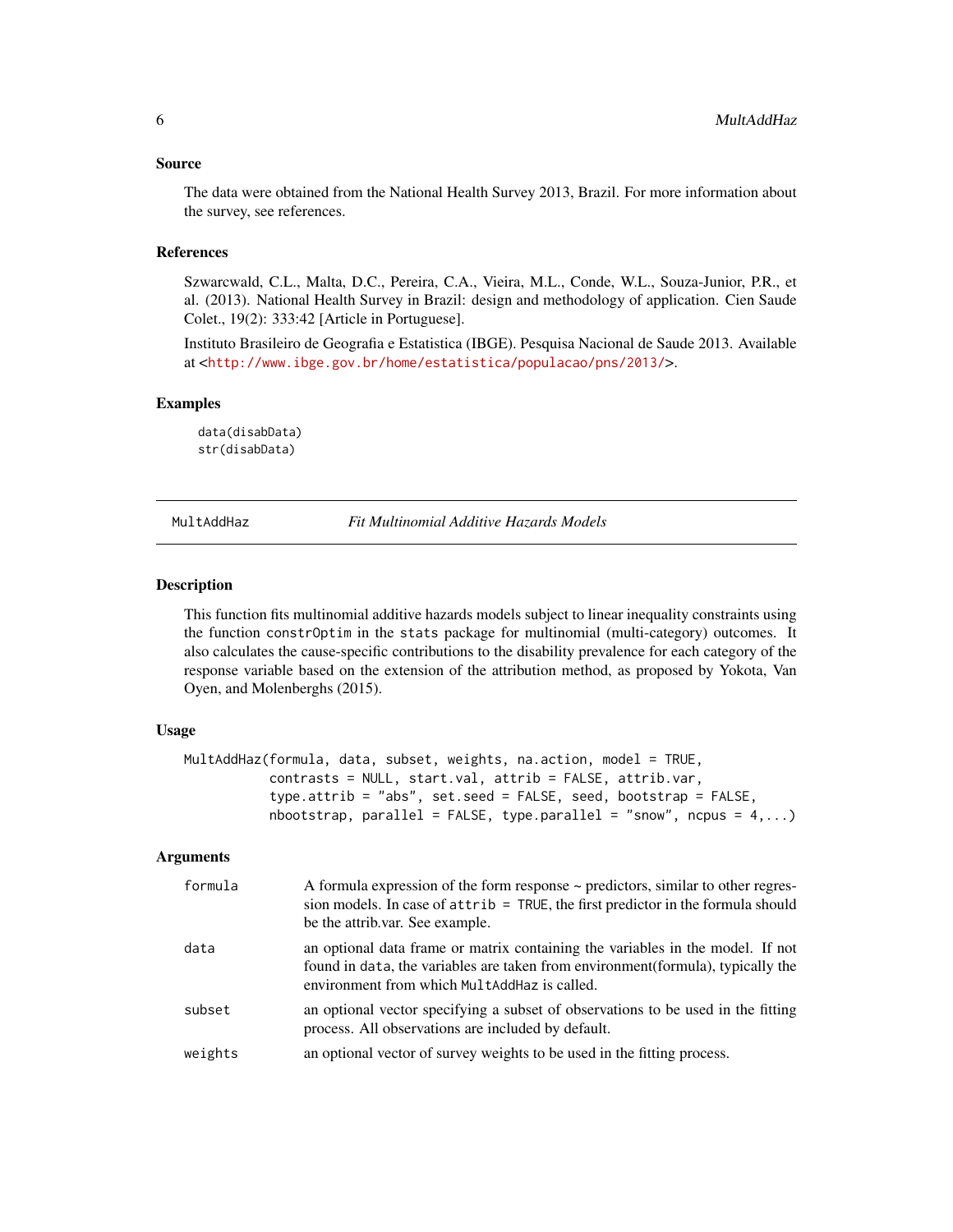| na.action     | a function which indicates what should happen when the data contain NAs. The<br>default is set by the na. action setting of options, and is na. fail if that is unset.<br>The 'factory-fresh' default is na.omit.                                                                                                     |
|---------------|-----------------------------------------------------------------------------------------------------------------------------------------------------------------------------------------------------------------------------------------------------------------------------------------------------------------------|
| model         | logical. If TRUE, the model frame is included as a component of the returned<br>object.                                                                                                                                                                                                                               |
| contrasts     | an optional list to be used for some or all of the factors appearing as variables in<br>the model formula.                                                                                                                                                                                                            |
| start.val     | vector of the starting values. Starting values are required and they should lie<br>inside the parameter space.                                                                                                                                                                                                        |
| attrib        | logical. Should the attribution of chronic diseases/conditions for each disability<br>level be calculated? Default is FALSE.                                                                                                                                                                                          |
| attrib.var    | character indicating the name of the attribution variable to be used if attrib = TRUE.<br>If missing, the attribution variable is the intercept (no stratification of the attri-<br>bution results). The attribution variable must be the first variable included in the<br>linear predictor in formula. See example. |
| type.attrib   | type of attribution to be calculated. The options are "abs" for absolute contri-<br>bution, "rel" for relative contribution, or "both" for both absolute and relative<br>contributions. Default is "abs".                                                                                                             |
| set.seed      | logical. Should a random seed be set? Default is FALSE.                                                                                                                                                                                                                                                               |
| seed          | integer indicating the random seed. Only valid if set. seed = TRUE.                                                                                                                                                                                                                                                   |
| bootstrap     | logical. Should bootstrap percentile confidence intervals be calculated for the<br>parameters and attributions? Default is FALSE. See details.                                                                                                                                                                        |
| nbootstrap    | integer. Number of bootstrap replicates.                                                                                                                                                                                                                                                                              |
| parallel      | logical. Should parallel calculations be used to obtain the bootstrap percentile<br>confidence intervals? Default is FALSE.                                                                                                                                                                                           |
| type.parallel | type of parallel operation to be used (if parallel $=$ TRUE), with options:<br>"multicore" and "snow". Default is "snow". See details.                                                                                                                                                                                |
| ncpus         | integer. Number of processes to be used in parallel operation: typically one<br>would choose this to the number of available CPUs. Default is 4.                                                                                                                                                                      |
| $\cdots$      | other arguments passed to or from the other functions.                                                                                                                                                                                                                                                                |

# Details

The model is a generalized linear model with a non-canonical link function, which requires a restriction on the linear predictor ( $\eta \ge 0$ ) to produce valid probabilities. This restriction is implemented in the optimization procedure, with an adaptive barrier algorithm, using the function constrOptim in the stats package.

The variance-covariance matrix is based on the observed information matrix.

This version of the the package only allows the calculation of non-parametric bootstrap percentile confidence intervals (CI), which are based on the 2.5 and 97.5 percentiles. Stratified bootstrap is applied to each category of the outcome. Also, the function gives the user the option to do parallel calculation of the bootstrap CI. The snow parallel option is available for all operating systems (Windows, Linux, and Mac OS) while the multicore option is only available for Linux and Mac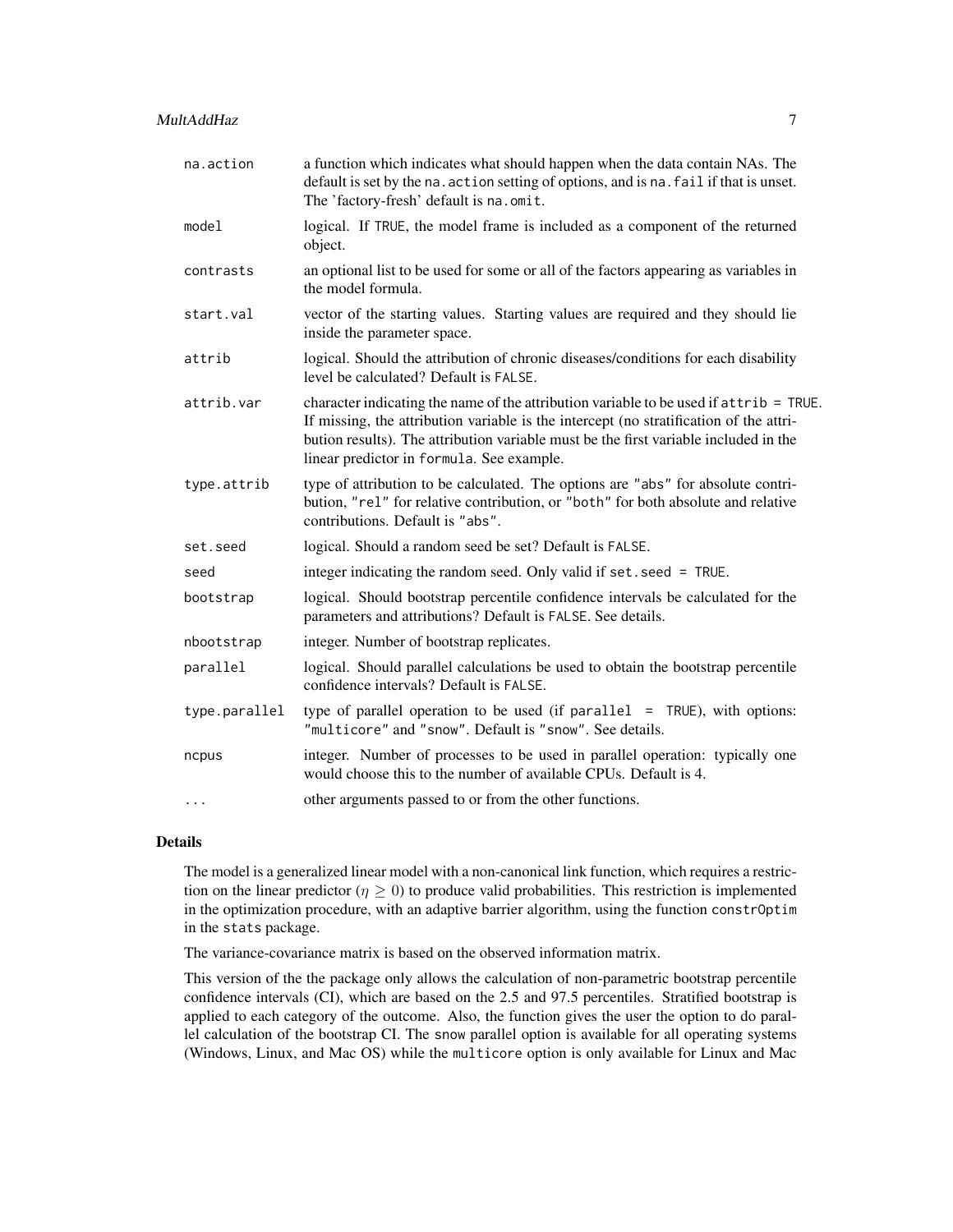<span id="page-7-0"></span>OS systems. These two calculations are done by calling the boot function in the boot package. For more details see the documentation of the boot package.

More information about the multinomial additive hazards model and the calculation of the contribution of chronic conditions to the disability prevalence can be found in the references.

# Value

A list with arguments:

| coefficients | column matrix with the regression coefficients.                                                                                                                                                                                                                                                                                                                         |
|--------------|-------------------------------------------------------------------------------------------------------------------------------------------------------------------------------------------------------------------------------------------------------------------------------------------------------------------------------------------------------------------------|
| сi           | matrix with confidence intervals calculated via bootstraping (if bootstrap = TRUE)<br>or as the inverse of the observed information matrix.                                                                                                                                                                                                                             |
| resDeviance  | residual deviance.                                                                                                                                                                                                                                                                                                                                                      |
| df           | degrees of freedom.                                                                                                                                                                                                                                                                                                                                                     |
| pvalue       | column matrix of p-values based on the Wald test. Only provided if bootstrap = FALSE.                                                                                                                                                                                                                                                                                   |
| stdError     | column matrix with the standard errors for the parameter estimates based on the<br>inverse of the observed information matrix. Only provided if bootstrap $=$ FALSE.                                                                                                                                                                                                    |
| <b>VCOV</b>  | variance-covariance matrix (inverse of the observed information matrix). Only<br>provided if bootstrap $=$ FALSE.                                                                                                                                                                                                                                                       |
| contribution | for type. attrib = "abs" or "rel", a matrix is provided. For type. attrib = "both",<br>a list with two matrices ("abs" and "rel") is provided. This represents the con-<br>tribution of each predictor in the model (usually diseases or conditions) to the<br>disability prevalence. Percentile bootstrap confidence intervals are provided if<br>bootstrap = $TRUE$ . |
| bootsRep     | matrix with the bootstrap replicates.                                                                                                                                                                                                                                                                                                                                   |
| bootstrap    | logical. Was bootstrap CI requested?                                                                                                                                                                                                                                                                                                                                    |
| call         | the matched call.                                                                                                                                                                                                                                                                                                                                                       |

#### Author(s)

Renata T C Yokota. This function is based on the R code developed by Caspar W N Looman and Wilma J Nusselder for the binomial additive hazards model with modifications and adaptations for the multinomial case.

# References

Yokota, R.T.C., Van Oyen, H., Molenberghs, G. (2015). Use of a multinomial additive hazards model to assess the disability burden using cross-sectional data. Available at <[https://uhdspace.](https://uhdspace.uhasselt.be/dspace/bitstream/1942/19407/1/11321252014093.pdf) [uhasselt.be/dspace/bitstream/1942/19407/1/11321252014093.pdf](https://uhdspace.uhasselt.be/dspace/bitstream/1942/19407/1/11321252014093.pdf)>.

# See Also

[BinAddHaz](#page-1-1)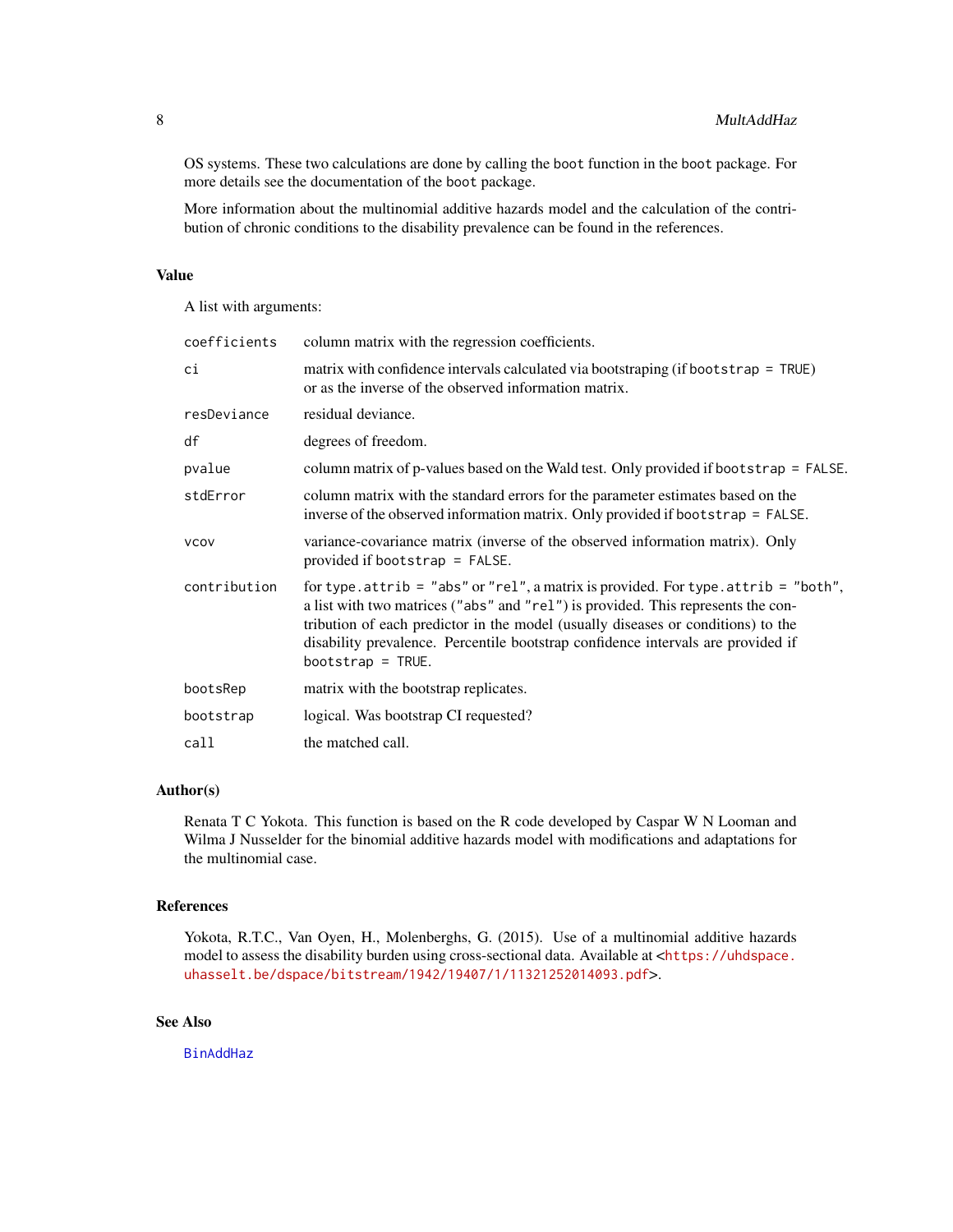#### MultAddHaz 9

#### Examples

data(disabData)

```
## Model without bootstrap percentile confidence intervals and no attribution
## Not run:
 fit1 <- MultAddHaz(dis.mult \sim diab + arth + stro, data = disabData, weights = wgt,
                    start = TRUE, start.val = c(rep(0.5, 4), rep(0.3, 4)))summary(fit1)
 ## Model with bootstrap percentile confidence intervals and attribution without
 ## stratification, no parallel calculation
 # Warning message due to the low number of bootstrap replicates
 fit2 <- MultAddHaz(dis.mult \sim diab + arth + stro, data = disabData, weights = wgt,
                   start = TRUE, start.val = c(rep(0.5, 4), rep(0.3, 4)), attrib = TRUE,
                    type.attrib = "both", set.seed = TRUE, seed = 111, bootstrap = TRUE,
                    nbootstrap = 5)
 summary(fit2)
 ## Model with bootstrap percentile confidence intervals with attribution based
 ## on the age variable and parallel calculation of bootstrap CI
 # Warning message due to the low number of bootstrap replicates
 diseases <- as.matrix(disabData[,c("diab", "arth", "stro")])
 fit3 <- MultAddHaz(dis.mult ~ factor(age) -1 + diseases: factor(age),
                    data = disabData, weights = wgt, start = TRUE,
                    start.val = c(rep(0.5, 8), rep(0.3, 8)), attrib.var = age,
                    attrib = TRUE, type.attrib = "both", set.seed = TRUE,
                    seed = 111, bootstrap = TRUE, nbootstrap = 5, parallel = TRUE,
                     type.parallel = "snow", ncpus = 4)
 summary(fit3)
## End(Not run)
```